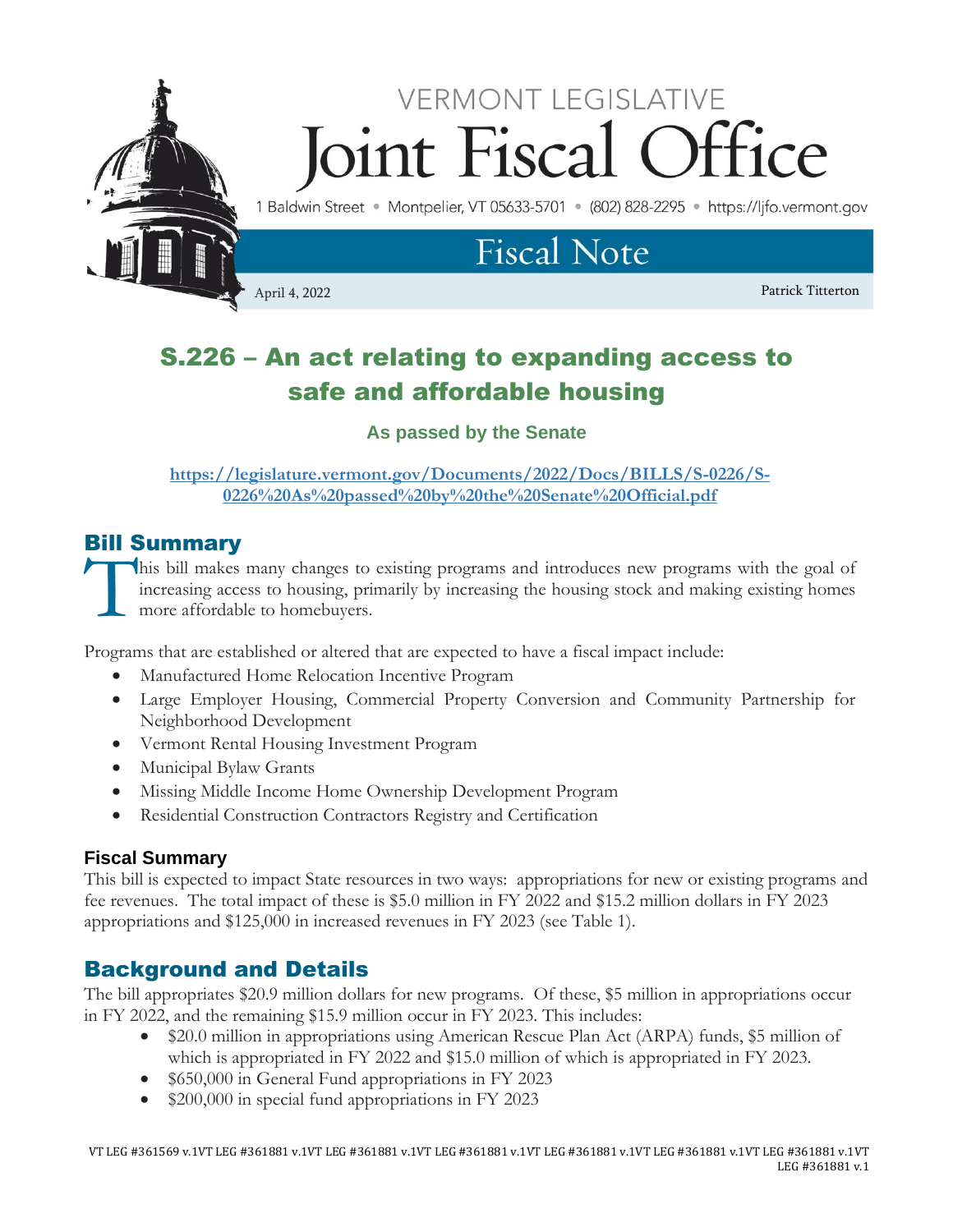In addition to these appropriations, of the total amounts appropriated to the Vermont Conservation Board (VHCB) in the FY 2023 budget, this bill states that \$5 million is authorized to fund the Large Employer Housing, Commercial Property Conversion, and Community Partnership for Neighborhood Development Program.

The bill also adds a stipulation on the \$20 million in ARPA funds proposed to be appropriated to the Department of Housing and Community Development (DHCD) in S.210 of the 2022 legislative session as passed by the Senate. At this point, S.210 has not been enacted into law. The stipulation says that 25 percent of the \$20 million in funds in S.210 be used for accessory dwelling unit (ADU) projects.

New fees from the Residential Construction Contractor Registrations will generate new revenues of \$125,000 in FY 2023, growing to \$340,000 in FY 2027 for the Professional Regulatory Fund.

#### **Table 1.**

| Appropriations              | <b>FY 2022</b> | FY 2023      | <b>FY 2026</b> |
|-----------------------------|----------------|--------------|----------------|
| <b>ARPA</b> Appropriations  | \$5,000,000    | \$15,000,000 | $\$0$          |
| Special Fund Appropriations | \$0            | \$200,000    | $\$0$          |
| <b>Total Appropriations</b> | \$5,000,000    | \$15,200,000 | \$0            |

| <b>Fee Revenues</b>          | FY 2022 | FY 2023   | <b>FY 2026</b> |
|------------------------------|---------|-----------|----------------|
| Professional Regulatory Fund | \$С     | \$120,000 | \$325,000      |
| <b>Total Revenues</b>        | \$0     | \$120,000 | \$325,000      |

## **Appropriations and Spending**

#### **Manufactured Home Relocation Incentive Program**

The bill appropriates \$5.0 million in ARPA funds in FY 2023 to the Department of Housing and Community Development (DHCD) in coordination with Vermont Housing Conservation Board to assist with:

- removing abandoned homes,
- building U.S. Housing and Urban Development Compliant concrete pads,
- addressing smaller scale capital needs of parks for rehabilitating 300 to 400 poor quality homes,
- providing leadership in financing programs to assist buyers to finance and upgrade units,
- providing commonly needed home repairs,
- addressing existing program gaps,
- adding funds to supplement Flood Resilient Community Funds,
- and providing down payment assistance for new or used high energy-efficient mobile homes.

Of the \$5.0 million in funds allocated, the bill stipulates that \$3.0 million is for small scale capital grants, \$1.0 million is for home repair grants, and \$1.0 million is for new manufactured home foundation grants.

## **Large Employer Housing, Commercial Property Conversion, and Community Partnership for Neighborhood Development**

The bill allocates \$5.0 million of the amounts appropriated to VHCB in the FY 2023 budget for activities that support Large Employer Housing, Commercial Property Conversion, and Community Partnership for Neighborhood Development. The funds are to be used for grants for large employer housing, commercial property conversions, and a multi-agency coordination plan for neighborhood development. Funding for matching grants for Large Employer Housing are not to exceed \$50,000 or 20 percent of the employer cost per unit for large employers with 50 or more FTE employees. Grants for matching grants for converting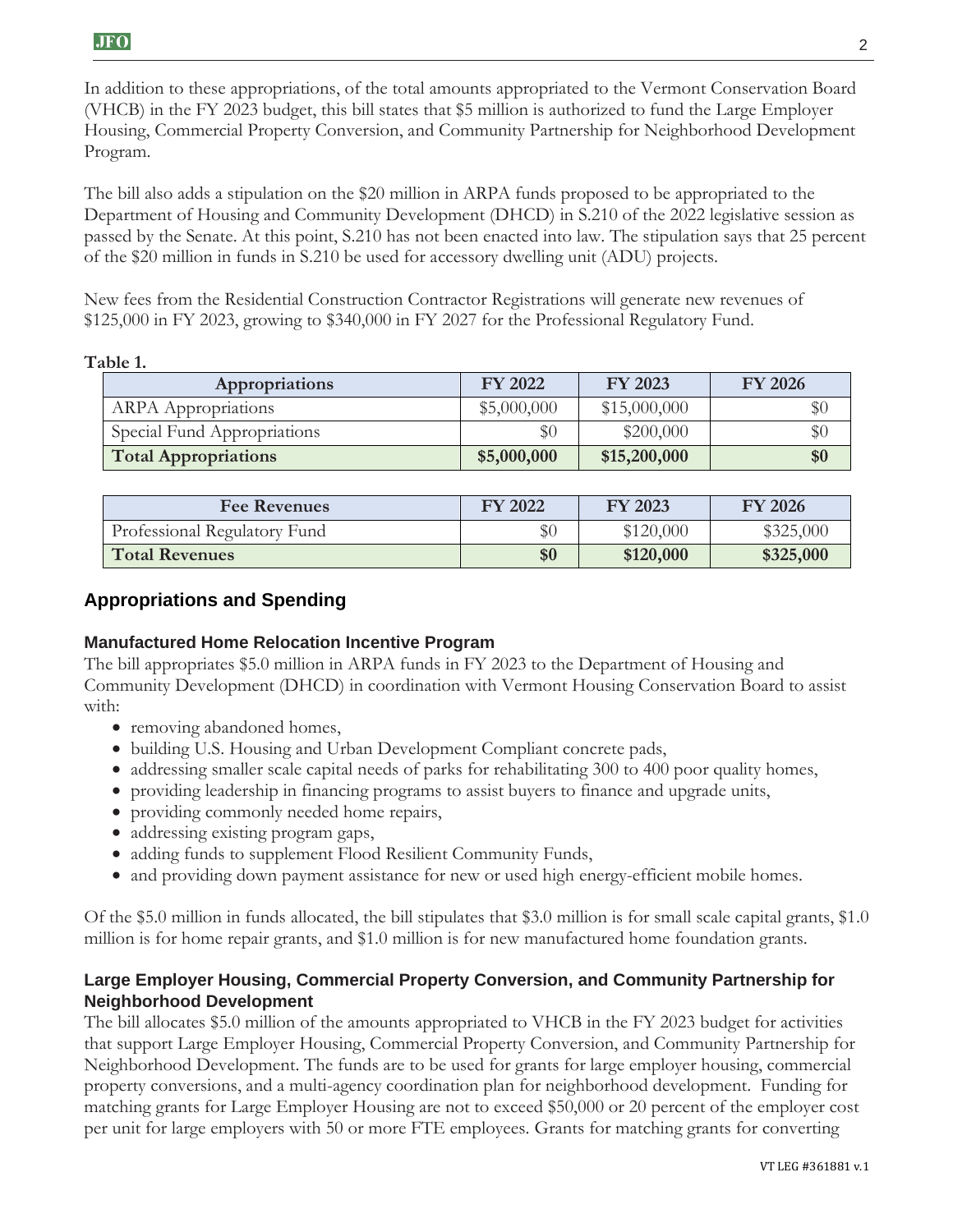commercial property to residential use are not to exceed the lesser of \$50,000 or 20 percent of the developer cost per unit.

## **Vermont Rental Housing Investment Program**

This bill amends Sec. 15(b)(3) of S.210 of the 2022 legislative session as passed by the Senate. Note that this bill, S.210, has not yet been enacted and the proposed language of S.226 amends S.210.

S.210 would require DHCD to establish the Vermont Rental Housing Investment Program (VRHIP) to provide funding to landlords in order to rehabilitate and weatherize eligible rental housing. This program is funded with \$20 million in ARPA funds. The bill would also require DHCD to establish a Vermont Homeownership Revolving Loan Fund to provide funds for home ownership or home improvement to households that may otherwise not be able to afford these expenses.

S.226 amends Sec. 15(b)(3) of S.210 to stipulate that the DHCD shall allocate 25 percent of the \$20 million in funds for accessory dwelling units (ADU). 20 percent of this would be to facilitate a statewide education and navigation system to assist homeowners with designing, financing, permitting and constructing ADU's. The remaining 80 percent would be allocated to financial incentives or other supports for ADU projects.

## **Municipal Bylaw Grants**

The bill allows for \$650,000 in dollars appropriated to the Municipal and Regional Planning Fund in the FY 2023 budget to be used for providing grants that support a broad array of projects that range from developing a town plan to adopting new permanent or temporary bylaws or updating bylaws. This bill does not appropriate any new dollars for this Fund but provides guidance for how a portion of them can be spent. The Fund receives ongoing resources from the property transfer tax, of which it receives 17 percent of revenue. Of this, 70 percent is disbursed to the Secretary of Commerce and Community Development for performance contracts with regional planning commissions to provide regional planning services, 10 percent is disbursed to the Vermont Center for Geographic Information, and 20 percent is disbursed to municipalities. DHCD is allowed to use up to 6 percent of funds to administer the grant programs with the rest to be used for awarding grants.

#### **Missing Middle Income Home Ownership Development Program**

The bill appropriates \$15.0 million in ARPA dollars to DHCD for a grant to VHFA to establish a Missing Middle Income Home Ownership Development Program, which targets priority housing projects. \$5 million of this is appropriated for FY 2022 and \$10 million is appropriated in FY 2023.

For the purposes of this program, an "Income-eligible homebuyer" is defined as a Vermont household with annual income that does not exceed 120 percent of the area median income. The Agency can use funds to provide direct project subsidies for up to 35 percent of eligible development costs for developers. The amount of the subsidy cannot exceed the value gap of the difference between the development costs and the resulting assessed value (difference between the cost to build and the value of the finished product).

Any funds left over from the developer subsidy shall go to the buyer to help reduce the costs of purchasing the home. In the instance when the homebuyer receives assistance, the Agency includes conditions in the subsidy to ensure perpetual affordability of the home, or the Agency uses a shared equity model in which the Agency retains not less than 75 percent of any increased equity in the home.

# **Impacts on State Revenues**

#### **Residential Construction Contractors Registry and Certification**

The bill proposes to establish a residential construction contractor registration program to be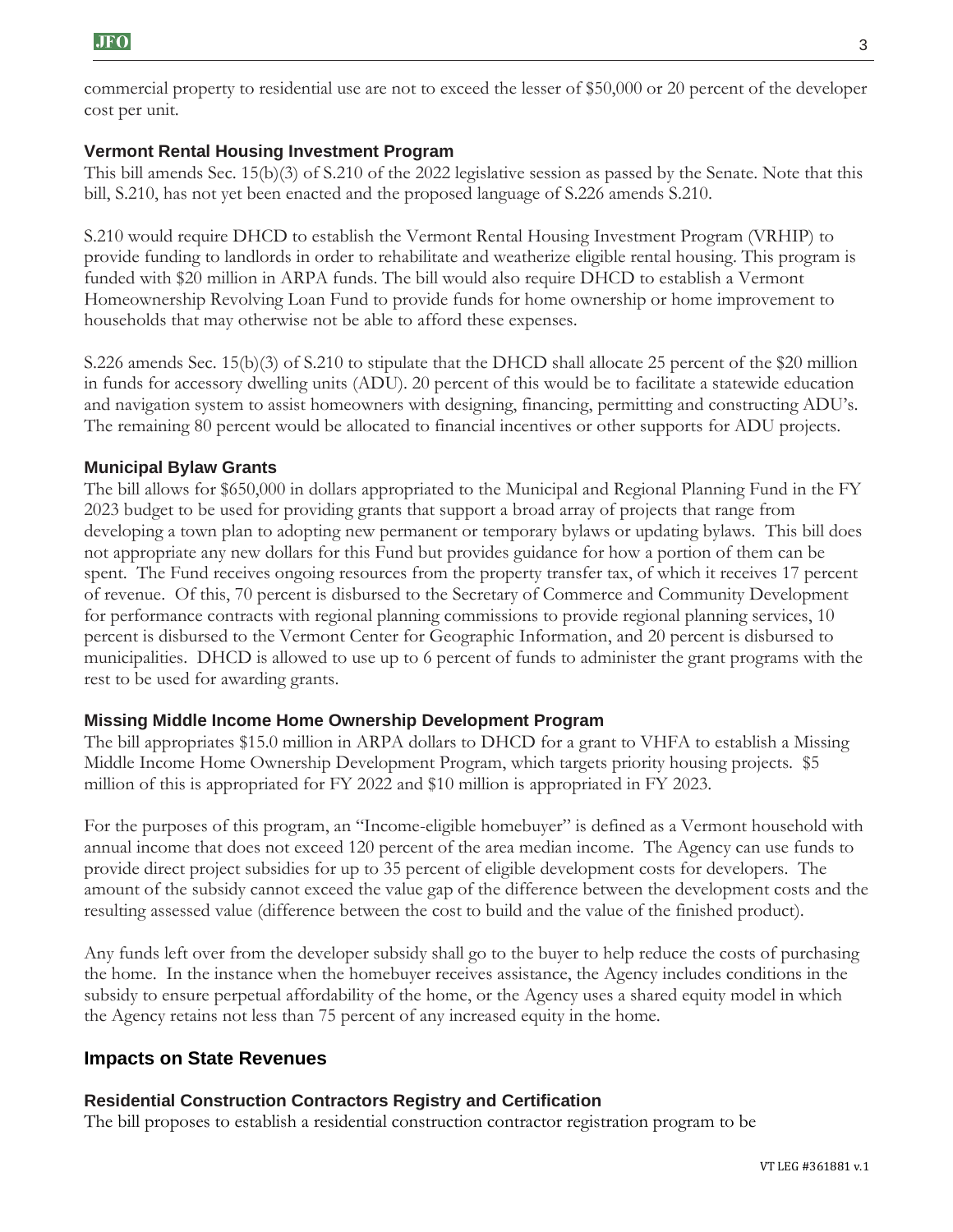administered by the Office of Professional Regulation (OPR). Contractors performing construction work valued at more than \$10,000 would be required to be registered with the State. OPR would also be directed to establish a voluntary certification system for contractors to signify competence in subfields and specialties. OPR would manage contractors under the advisor model with two appointed persons to serve as advisors.

#### Contractor registration fee

The structure of the registration program would require an initial application fee along with a biennial renewal. The fees would be as follows:

- \$75 per individual
- \$250 per business organization
- \$75 for a first State certification and \$25 for each additional State certification

Contractor data from six states was used to analyze the potential revenue that Vermont would collect from contractor registration fees. Four of the states have a contractor registration program: Connecticut, Iowa, Minnesota and Montana. The other two states have a contractor licensing program: Alaska and Nevada. There are additional states with contractor registration laws, most notably Massachusetts and Rhode Island in New England. However, many states either do not have contractor information readily available, or it is not available in a format suitable for fiscal analysis.

Contractor data for the six states was scaled to Vermont by population. Additionally, three of the states differentiated between individuals and businesses, and this data was used to estimate the number of individual registrations and business registrations in Vermont. Using the methodology outlined above, the total number of potential estimated contractor registrants in Vermont is as follows:

**Individuals: 1,300 - 1,500 Businesses: 2,100 - 2,500**

For the purposes of generating a revenue estimate, JFO assumed that of the total number of contractors about 5 percent would opt not to join the registry because their work typically falls below the \$10,000 threshold. It is likely that more contractors fall below this threshold, but because they want to be able to take on jobs over \$10,000 would still register. Further, the registry may be viewed as something of a certification of quality, so many below the threshold may still opt to register for that reason. JFO assumed that 50 percent of the remaining estimated contractor population listed above would register in the initial registration cycle (2022-2024). All registrants in the initial cycle would pay the reduced fees. In the following cycle, the entire estimated contractor population would be registered and would pay the normal fee amount.

#### **2023-2025 estimated revenues: \$220,000 - \$260,000 (fees collected over two years) 2025-2027 estimated revenues: \$590,000 - \$705,000 (fees collected over two years)**

The bill provides a \$200,000 appropriation in FY 2023 from the Professional Regulatory Fee Fund to cover the annual costs for the two new positions required for administration and enforcement. JFO assumed that fee revenue would be spread evenly across the two-year cycle so half would be realized in FY 2023 and half in FY 2024; the same split would occur in FY 2025 and FY 2026. After accounting for both the new fee revenue and the appropriations, the net fiscal impact is expected to be a net decrease in State resources of \$80,000 in FY 2023, but shift to an increase in revenues of approximately \$125,000 by FY 2026 as fee revenue increases.

#### **Down Payment Assistance Program**